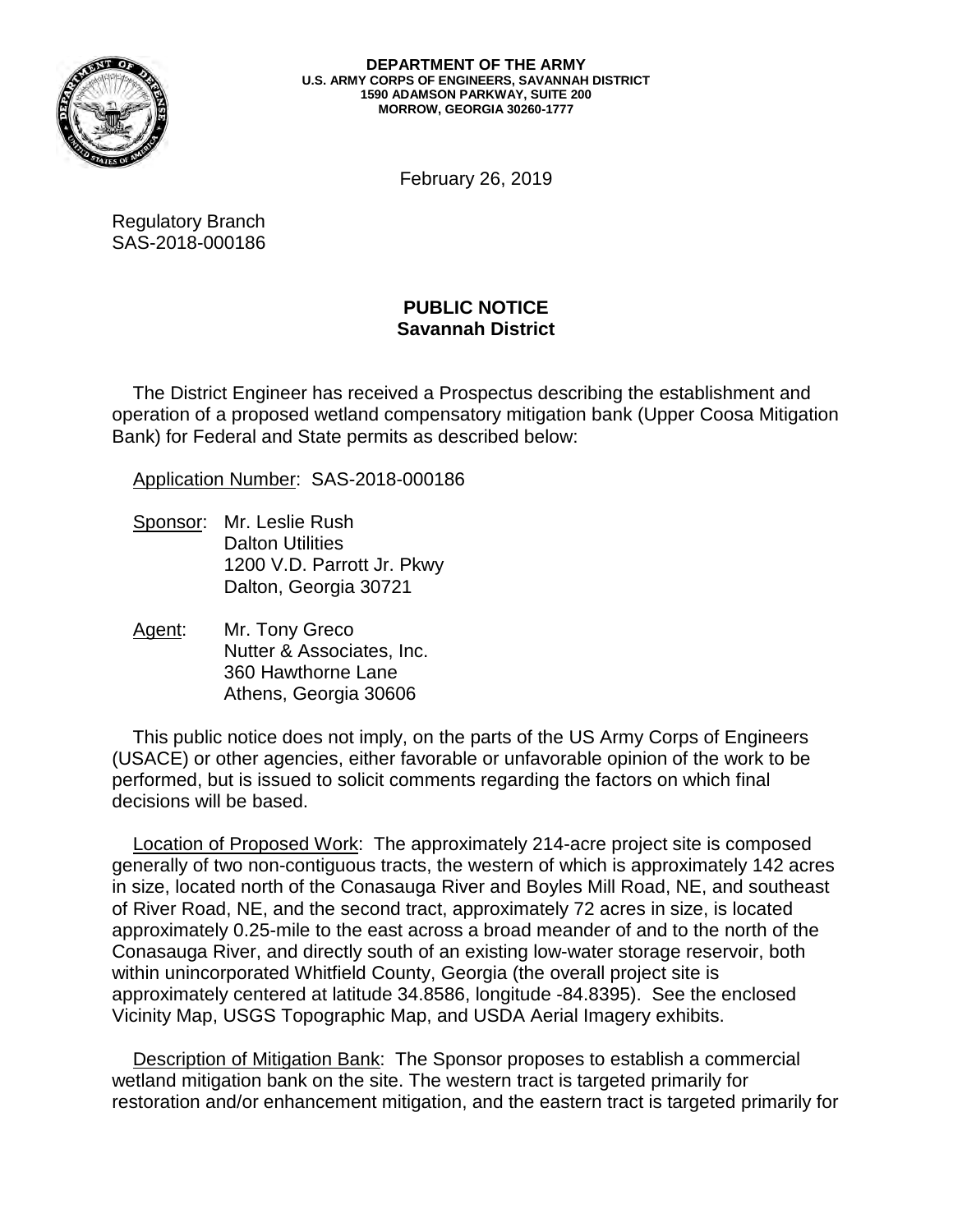preservation. As currently conceptualized, the eastern tract would include 30 acres of include preservation of 44 acres of non-wetland mature riparian forest, 19 acres of back-levee mature red maple swamp, and nine acres of relict "river feature" wetlands including oxbow and meander scar depressions. The Sponsor's preliminary application 74.14 riverine wetland credits. See the enclosed Monitoring Units exhibit. full wetland restoration and 47 acres of wetland hydrologic and vegetative enhancement. An additional 47 acres of non-credit generating Conasauga River nonwetland floodplain, non-wetland riparian buffer, and non-wetland upland buffer around the restored and enhanced wetland areas would be enhanced vegetatively. The remainder of the restoration and enhancement areas would be preserved and include approximately 18 acres of forested non-wetland riparian buffer. The western tract would of the Savannah District's 2018 Standard Operating Procedure for Compensatory Mitigation estimates that the project may have the potential to generate approximately

 compensation for impacts to aquatic resources. The GSA for this bank would include Oostanaula River (HUC 03150103), the Conasauga River (HUC 03150101), and the Geographic Service Area: The proposed Geographic Service Area (GSA) is the defined area within which this bank can reasonably be expected to provide appropriate the Upper Coosa River watershed, Hydrologic Unit Code (HUC) 03150105, the Coosawattee River (HUC 03150102) as the Primary service area.

 with permits issued under the authority of Sections 404 and 401 of the Clean Water Act for projects located within the approved GSA. Oversight: This mitigation bank may be considered one of a number of practicable alternatives available to applicants to compensate for unavoidable impacts associated

 (IRT). The IRT shall be chaired by the Savannah District, USACE and is comprised of Oversight of this compensatory mitigation bank would be by a group of Federal and State agency representatives collectively referred to as the Interagency Review Team representatives from the US Environmental Protection Agency, US Fish and Wildlife Service, and the Georgia Department of Natural Resources, Environmental Protection Division.

 Section 404 of the Clean Water Act. The USACE provides no guarantee that any proposed permit, even though mitigation from this bank may be available. The actual approval of the use of this mitigation bank for a specific project is the decision of the USACE pursuant to Section 10 of the Rivers and Harbors Act and particular individual or general permit would be granted authorization to use this compensatory mitigation bank to compensate for unavoidable impacts associated with a

Authority: A public notice regarding the proposed mitigation bank is required pursuant to Title 33 Code of Federal Regulations Parts 325 and 332, and Title 40 Code of Federal Regulations Part 230, entitled "Compensatory Mitigation for Losses of Aquatic Resources, Final Rule", published in the Federal Register on April 10, 2008.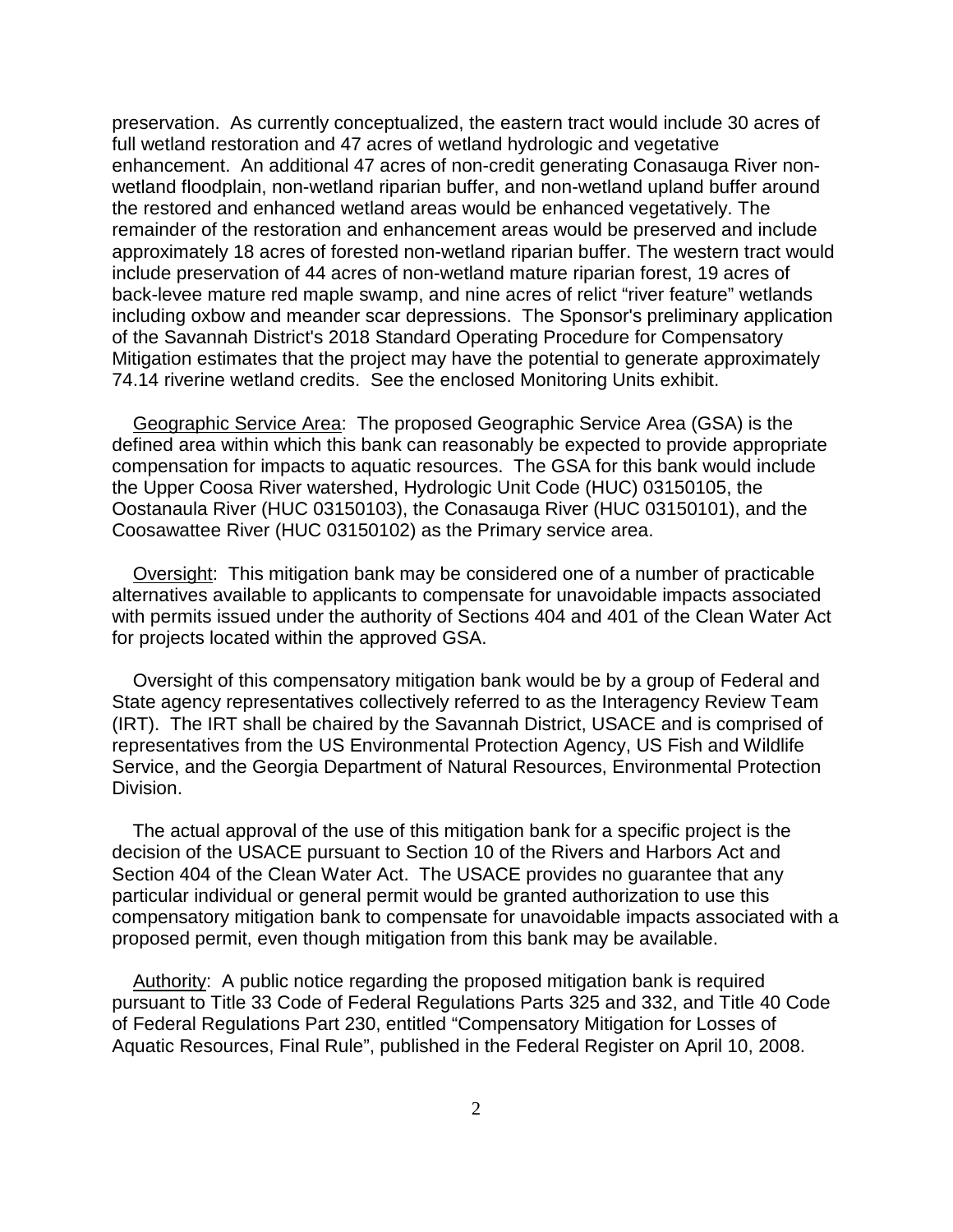other interested parties in order to consider and evaluate this proposed mitigation bank. for the Upper Coosa Mitigation Bank. Written comments received will be considered by environmental concerns, wetlands, cultural values, fish and wildlife values, flood Consideration of Public Comments: The USACE is soliciting comments from the public; federal, state, and location agencies and officials; Native American Tribes; and The Prospectus can be seen at the US Army Corps of Engineers, Savannah District, Regulatory Branch, 1590 Adamson Parkway, Suite 200, Morrow, Georgia 30260-1777, and/or via the Savannah District's "Bank & ILF Sites" link on the Regulatory In-lieu Fee and Bank Information Tracking System (RIBITS) website, within the "Cyber Repository" the USACE in evaluating this proposal. Comments are used to assess impacts on endangered species, historic properties, conservation, economics, aesthetics, general hazards and flood plain values (in accordance with Executive Order 11988), land use, navigation, shore erosion and accretion, recreation, water supply and conservation, water quality, energy needs, safety, food and fiber production, mineral needs, consideration of property ownership, and, in general, the needs and welfare of the public.

Preliminary review, provided by the bank's Sponsor, indicates that: 1) No species of fish, wildlife, or plant (or their critical habitat) listed as endangered or threatened under the Endangered Species Act of 1973 (PL 93-205) would be adversely affected; and 2) No cultural or historical resources considered eligible or potentially eligible for listing on the National Register of Historic Places would be affected according to a website review of known listed properties. Additional information may change any of these preliminary findings.

Comment Period: Anyone wishing to comment on this proposal should submit comments in writing to the Commander, US Army Corps of Engineers, Savannah District, Regulatory Branch, Attention: Mr. Adam F. White, 1590 Adamson Parkway, Suite 200, Morrow, Georgia 30260-1777, no later than 30 days from the date of this notice. Please refer to the mitigation bank name (Upper Coosa Mitigation Bank) and the Regulatory Branch file number (SAS-2018-00186) in your comments.

 Adam F. White, Project Manager, Piedmont Branch at 678-422-2730 or <u>adam.f.white@usace.army.mil</u>.<br>4 Encls If you have any further questions concerning this matter, please contact

4 Encls

- 1. Vicinity Map
- 2. USGS Topographic Map
- 3. USDA Aerial Imagery
- 4. UCMB Monitoring Units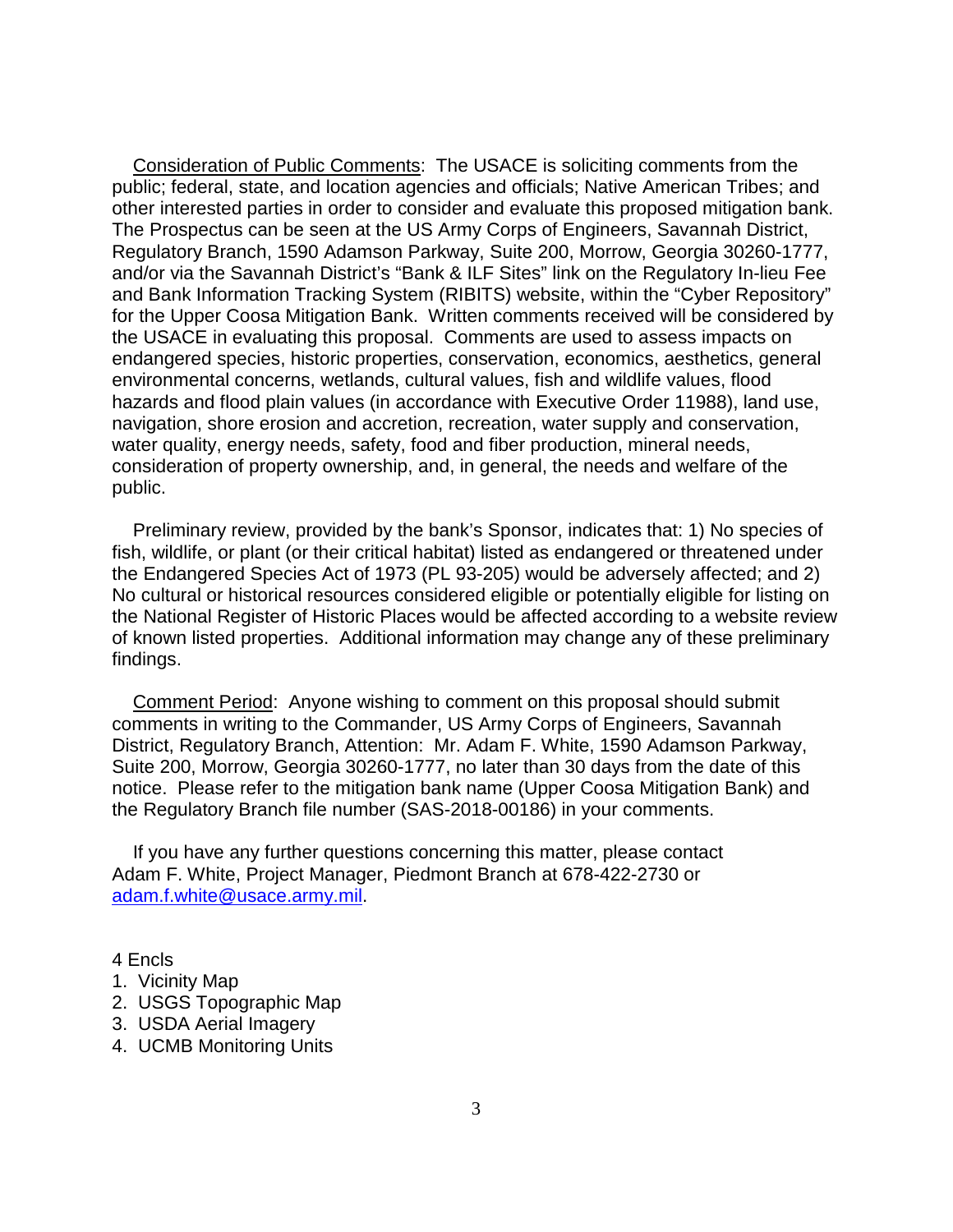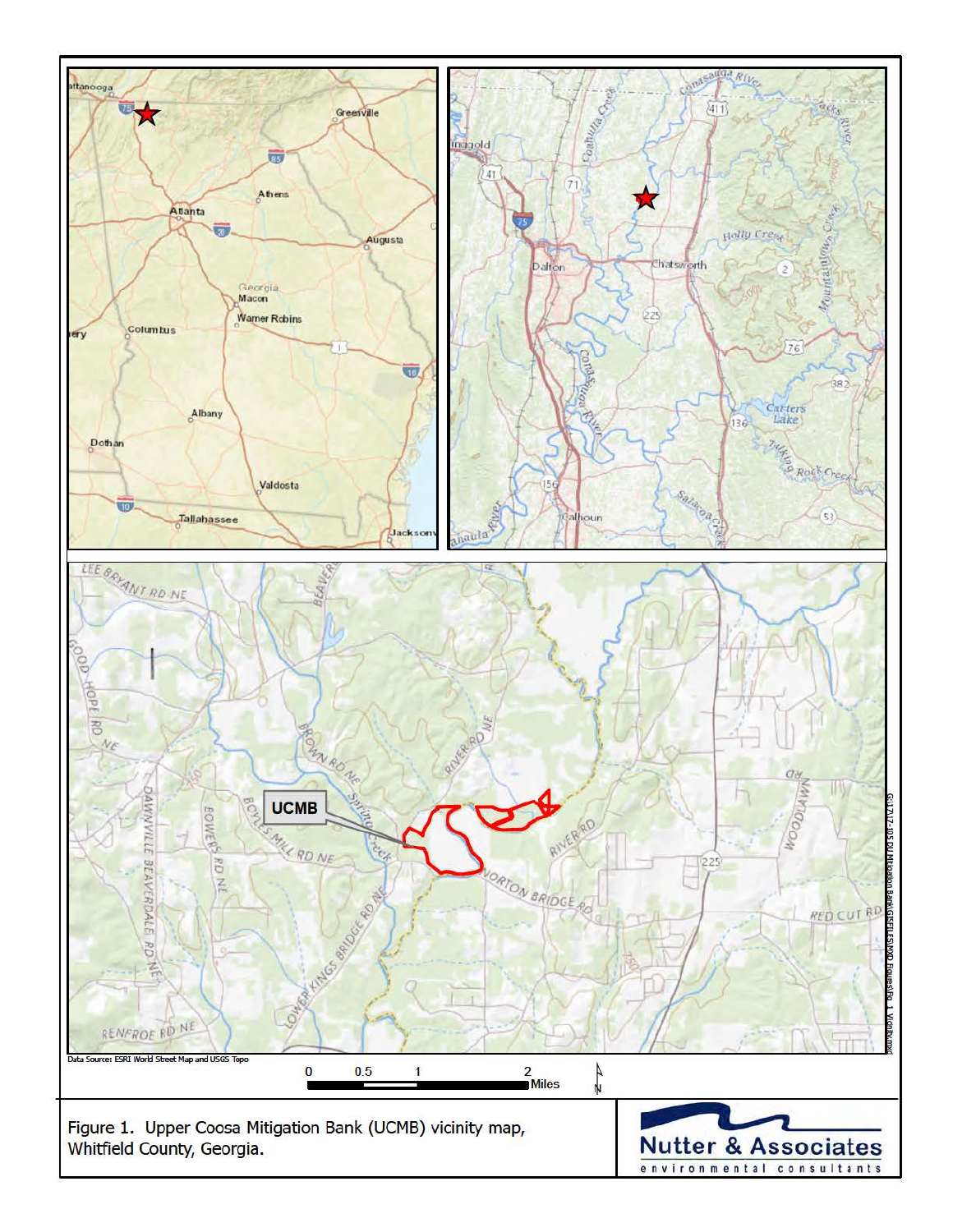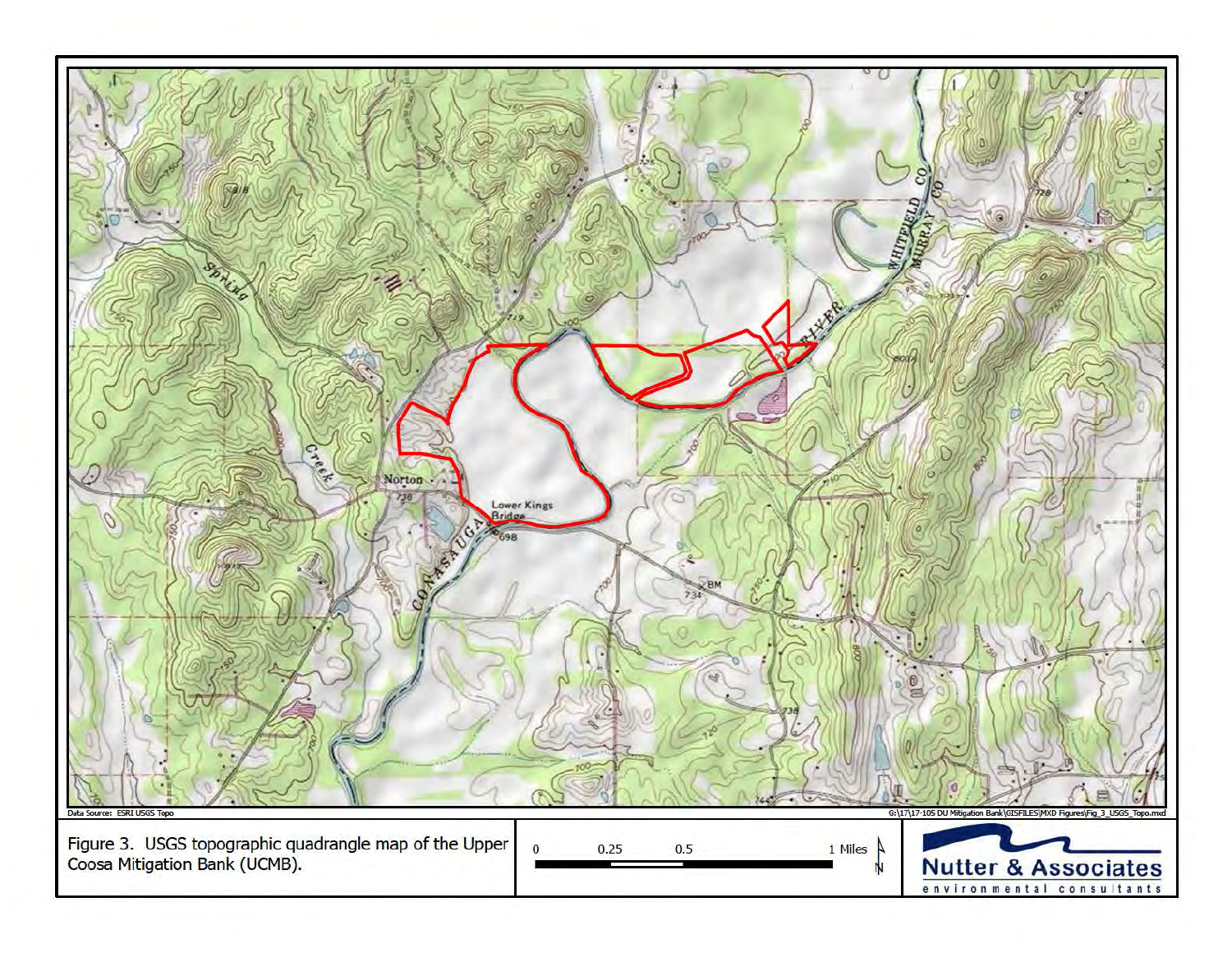